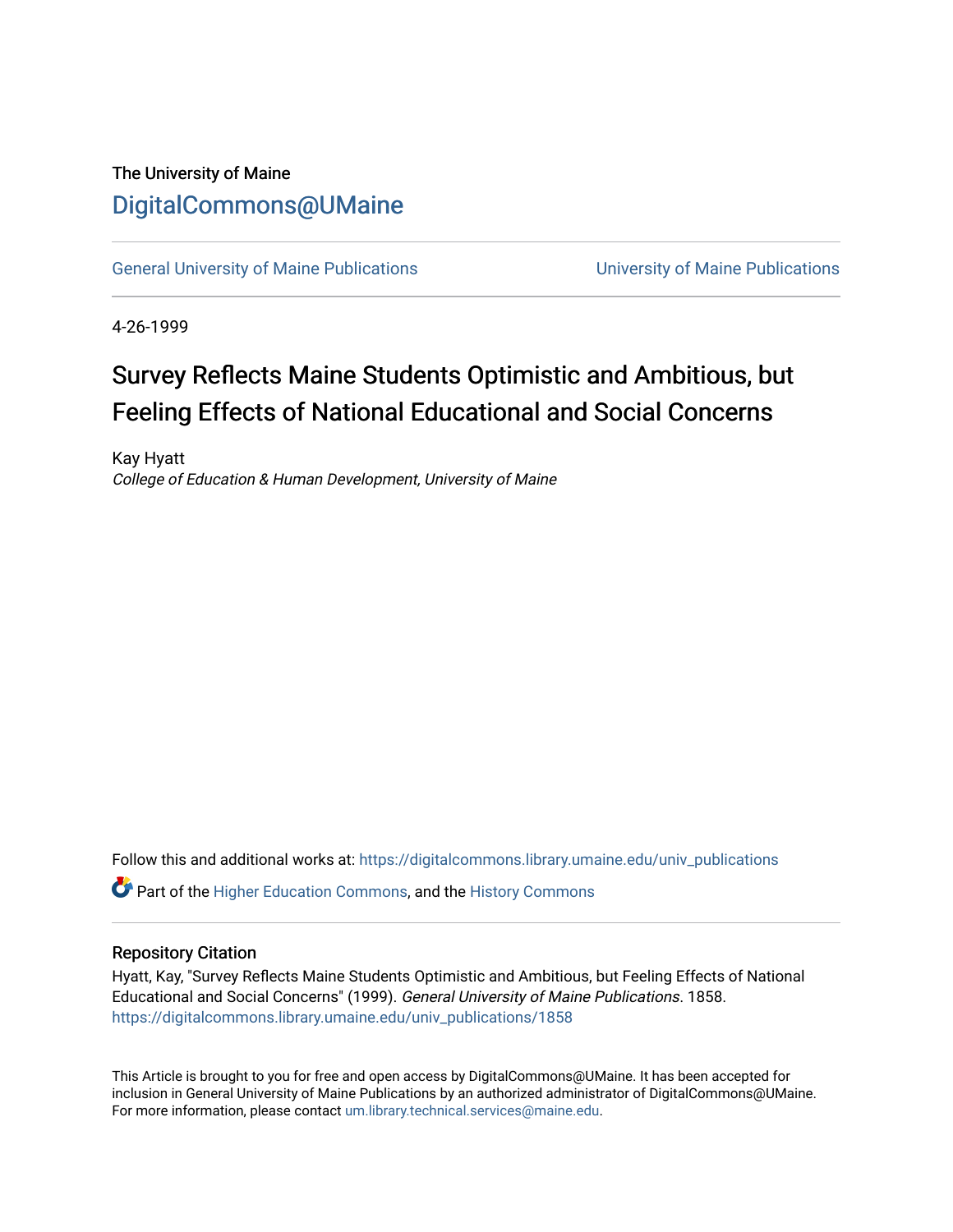# COLLEGE OF EDUCATION **& HUMAN DEVELOPMENT**

**Selected News Releases** 

#### **Survey Reflects Maine Students Optimistic and Ambitious, but Feeling Effects of National Educational and Social Concerns**

ORONO, Maine -- Maine students are optimistic, think hard work is essential to success and view their parents as strong, positive influences in their lives, according to preliminary results from a University of Maine survey of more than 20,000 sixth through 12th graders representing 111 schools and every county in the state. The early data also suggest that student perceptions of their schools, teachers, peers and social experiences, are less positive, and there is an increasing disconnection between parents and schools as students advance in grade.

Students recognize the value of education, but the majority report being bored in school and not seeing the relevance of their courses to everyday life. Overall, Maine students are self-confident, ambitious and view their parents as good role models. Sixty-five percent of the students report living with both parents, 20 percent with one parent, and 10 percent alternate between parents.

The students tend to be quite critical of their peers, teachers and schools, and the data reflect the disturbing national trend toward lack of respect and empathy for others, says Walter McIntire, director of UMaine's Center for Research and Evaluation, which is analyzing the survey, "Students Speak: My Education and My Future."

The survey is designed as a diagnostic tool to help schools assess the conditions, behaviors and attitudes that affect student aspirations and the total learning environment from the student perspective.

The early numbers reflect national educational reform challenges, but also social concerns and consequences that are beyond the scope or ability of schools and that require broad community, state and federal resources and interventions, according to McIntire.

"We must be as willing to commit resources to ensure the affective, as well as the academic outcomes of students," he says.

While the majority of Maine students feel safe and supported, their responses suggest that they are experiencing some conditions and consequences stemming from an achievement-driven society perceived as becoming less civil and caring, more tolerant of disruptive and disrespectful behavior and less accountable for the common good and needs of others. Boys seem particularly vulnerable in most categories examined in the survey.

While 60 percent of students report feeling safe at school, 41 percent say they have been threatened verbally or physically by other students, and 35 percent report that other students have said things to hurt or insult them. Forty-six percent say they often have difficulty learning because of other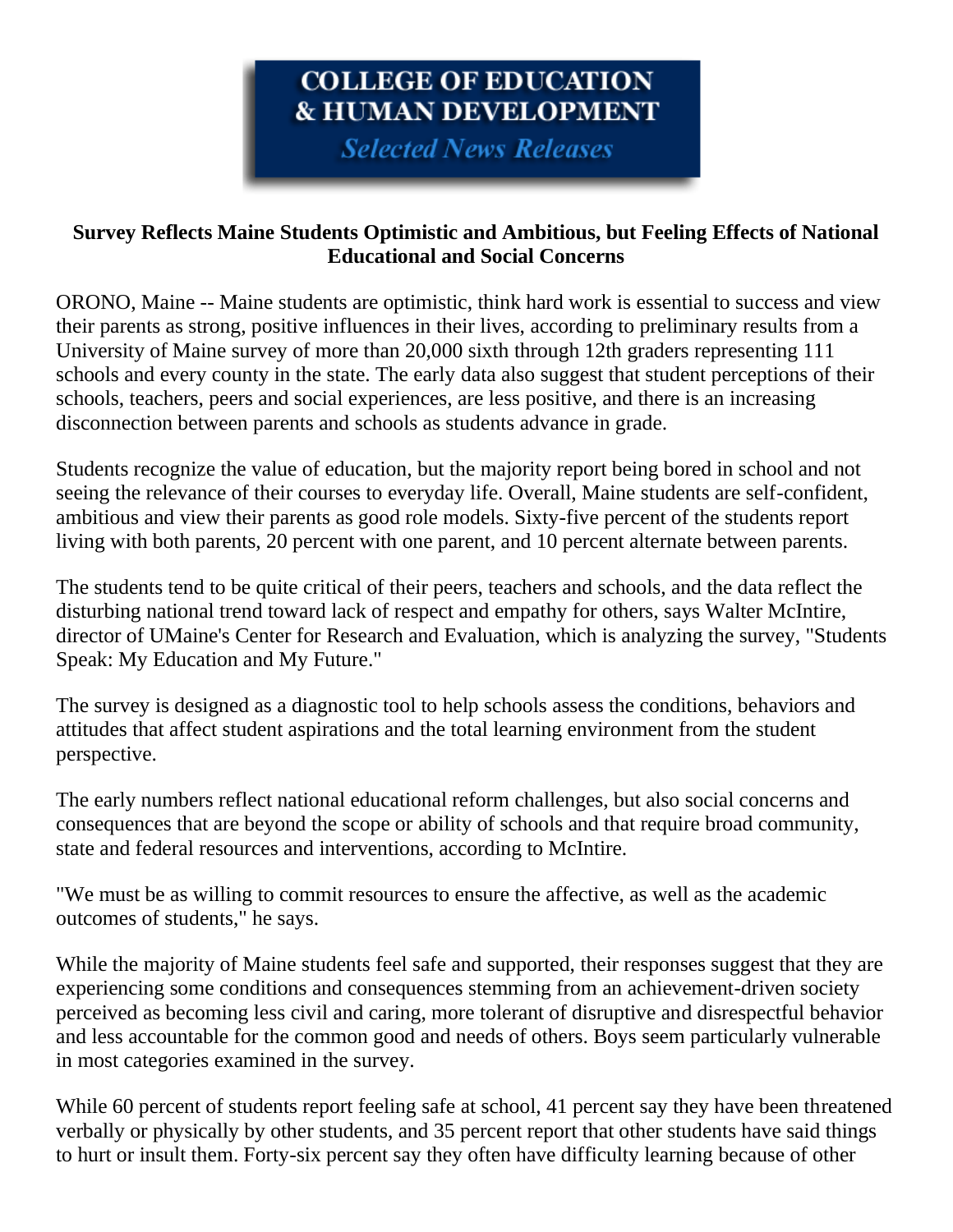students disrupting the class, and only half think that teachers handle disruptive students effectively.

Only 67 percent of students (the majority male) say they are bothered when others are insulted or hurt verbally. Student perceptions of respect go in all directions. Only 36 percent say students show respect for each other; 34 percent say students show respect for teachers; and 61 percent say teachers respect students. Nearly 63 percent say they do no community or volunteer work, but over 31 percent of seniors report doing one to two hours of community service per week.

The free, voluntary survey represents the first major phrase of the Maine Aspirations Benchmarking Initiative, which has the potential of tapping the perspective of every sixth through 12th grader in Maine public schools. The unprecedented research project is funded by Webber Energy Fuels, directed by the University of Maine/Maine Principals' Association Research Partnership and is being spearheaded by the Center for Research and Evaluation and the National Center for Student Aspirations, both located within UMaine's College of Education and Human Development.

Since the first of the year, nearly 250 schools throughout Maine have requested the survey and will receive individual reports to use in responsive, student-centered reform efforts. McIntire estimates that by the end of this year, up to 70,000 Maine students will have taken the survey, generating the state's largest, most comprehensive data base of students' views on their education, aspirations and futures, and the strengths and weaknesses of elements of Maine public education.

The message for parents and educators in Maine and nationally is immediate and imperative, according to Russell Quaglia, director of the National Center for Student Aspirations. "By a large margin, students tell us that their parents are the Number 1 influence on their future, and schools have the second greatest impact. Yet only about half the students say their parents like their school or even know what's going on there," he says. "The intent of the survey is not to place blame or make comparisons, but to put kids' views on the table and make informed responses."

McIntire cautions that the early responses are weighted toward middle school students as it has been easier for smaller K-6 or K-8 schools to administer and quickly return the survey. While the overall summative data might slightly change as more high school data arrive and in-depth analyses are done, the current figures provide a wealth of information, particularly about the views and experiences of students in the developmentally crucial middle school years.

The survey reflects that sixth graders are overall more optimistic, less critical and more excited about school than older students. School configuration seems to be a contributing factor. McIntire points out that sixth graders in a K-6 school, as the oldest and most experienced, may be more confident and feel more supported by teachers than seventh or ninth graders entering a new school as the youngest and least savvy students.

Younger students are also more confident that they can find success in their home state. Only 15 percent of sixth graders indicate that they need to leave Maine to be successful in life, but that number increases in each grade, with over 35 percent of seniors reporting their best chance for success lies outside the state.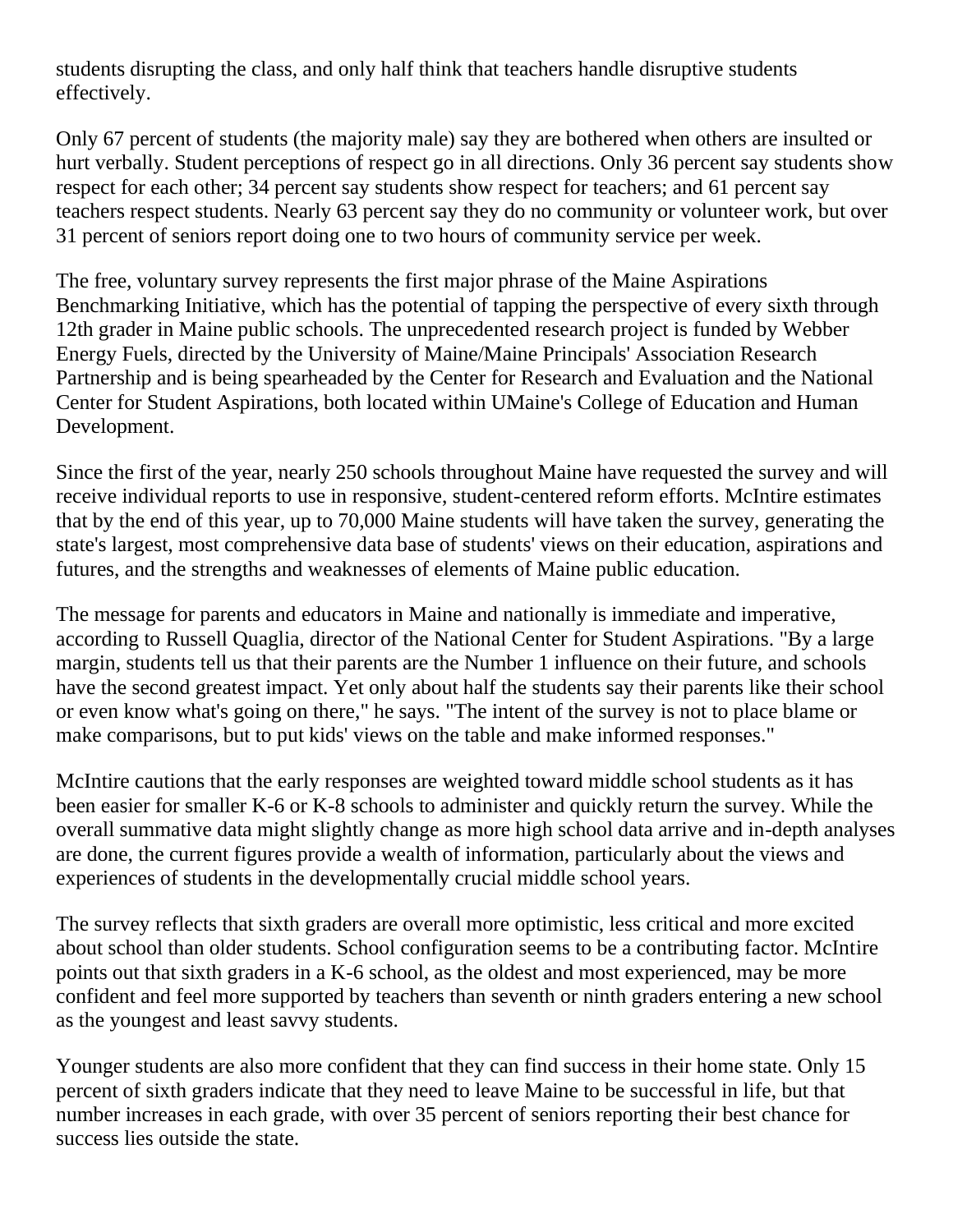The survey also holds the potential for a series of studies on the differing perceptions, motivation and attitudes of boys and girls. The early figures indicate that girls of all ages tend to be more optimistic, more self-confident, more engaged in school, more aware of the need for post-secondary education, do more homework, read more for pleasure and are more empathetic than boys.

In addition, the survey provides important information for the implementation of Maine's Learning Results and for the shaping of policy to address issues of equity, according to College of Education and Human Development Dean Robert Cobb. While the new state standards measure student achievement, the aspirations survey assesses motivation to achieve and looks at some principles yet to be addressed in the content standards such as career development, he explains.

"Irrespective of what standardized measures tell us about cognitive development of students, these results are showing a student body in Maine that views effort, not just ability, as important to success in the future," says Cobb. "Knowing what students are telling us about their daily school experiences and the effect of education can help all of us set priorities and formulate strategies for improving teaching, learning and the school environment," he says. "The key will be what individual schools do with the data generated from their own students."

More information about the Maine Aspirations Benchmarking Initiative is available from the Center for Research and Evaluation, (207) 581-2493.

#### **Examples of Responses from the Maine Aspirations Benchmarking Initiative Survey, "Students Speak: My Education and My Future"**

University of Maine College of Education and Human Development researchers are widely recognized as leaders in the field of student aspirations research and interventions. Their research includes the identification of some core conditions that should be present and

practiced in schools to inspire and help all students reach their potential. These conditions, or school climate factors are: belonging; heroes or role models; sense of accomplishment; fun and excitement; spirit of adventure; curiosity and creativity; leadership and responsibility; and confidence to take action.The following data reflect perspectives of more than 20,000 sixth through 12th graders, representing 111 Maine public schools.

### **Conditions in School that Foster Aspirations**

• 47 percent report that teachers value their opinions, and 75 percent say teachers expect them to succeed, but only 45 percent say teachers care about their problems and feelings.

• Only 48 percent say they are proud of their school. The highest positive views are from sixth graders.

• 84 percent report a strong, caring relationship with at least one adult; 62 percent report having a teacher who is a role model.

• 88 percent believe they can always improve, and 79 percent put forth the necessary effort to reach a goal, but 68 percent say their teachers don't tell them they are doing a good job.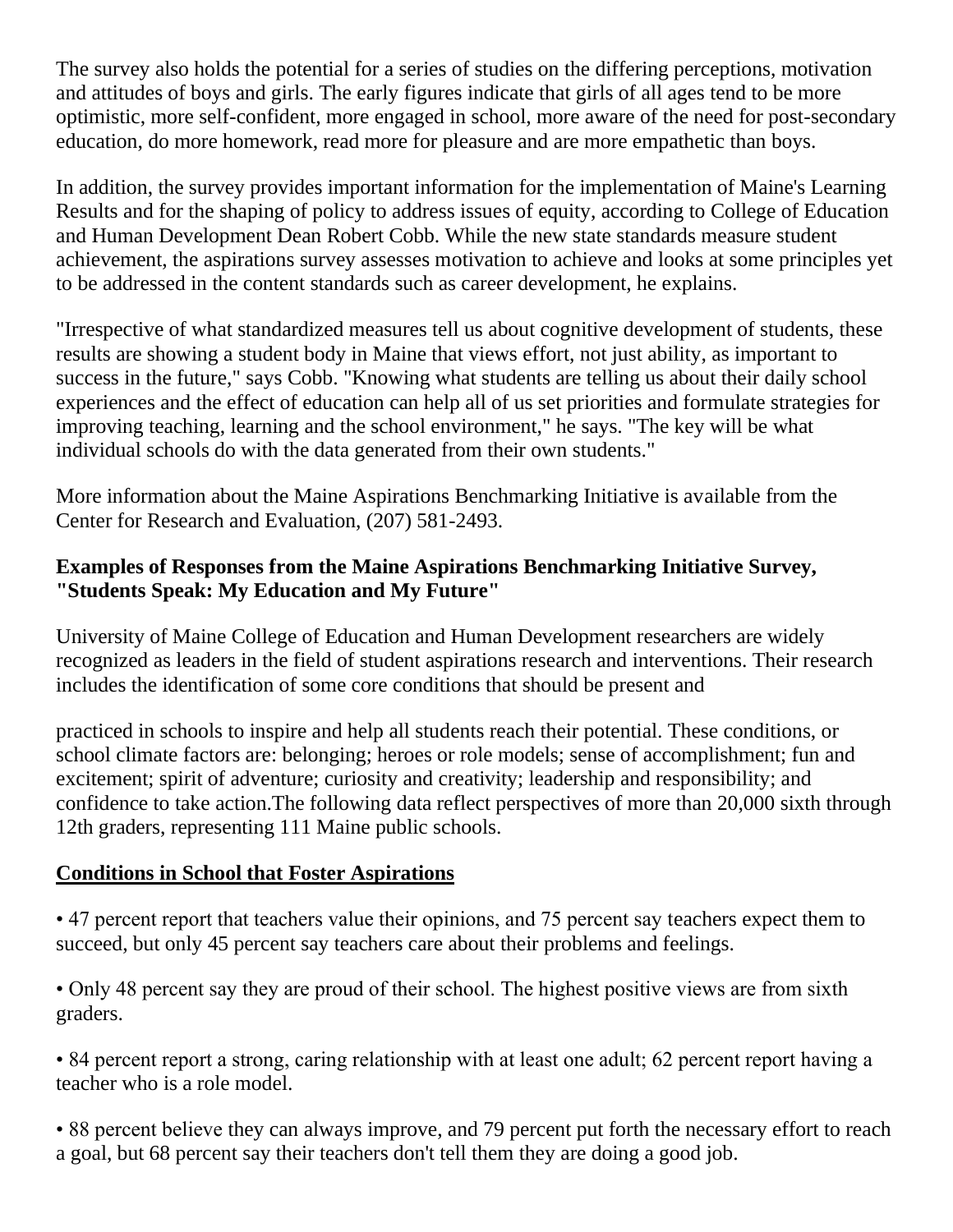• Nearly 60 percent of students say they are usually bored in school, ranging from 49 percent of sixth graders to 63 percent of seniors.

• 74 percent say they are eager to learn new things, but only 52 percent think teachers support them when they try something new.

• 64 percent seek solutions to complex problems, but only 30 percent perceive teachers as allowing them to explore topics they find interesting.

• 80 percent accept responsibility for their actions.

• 88 percent believe that anyone can succeed if they work hard enough, and 81 percent are confident in their ability to do well.

#### **How Students Spend their Time**

• Nearly 20 percent spend 11 or more hours per week watching television or playing video games; just 3 percent spend equivalent time reading for pleasure, although 45 percent read for pleasure one to two hours per week.

• All students report doing some homework, with the peak being 25 percent spending one to four hours per week on school assignments.

• Over 20 percent report no recreational computer use, which could suggest the issue of access due to socio-economic circumstances. Boys spend more than twice the time girls do in recreational computer use.

• Over 43 percent of high school seniors and 33 percent of juniors report working more than 11 hours per week.

• Over 20 percent report spending three to four hours a week in sports or hobbies; a similar percentage spend the same amount of time hanging out with friends.

#### **Student Perceptions of Self and Future**

• 75 percent are optimistic about the future; 62 percent say they make sacrifices today to benefit their future.

• 85 percent believe what they learn in school will benefit their future, but only 48 percent say their courses are relevant to their everyday life.

• 66 percent of juniors and 68 percent of seniors think they need to go to college to get a good job; 11-12 percent in both classes are unsure.

• 26 percent say they need to move out of the state to be successful, 15 percent of sixth graders and over 35 percent of juniors and seniors